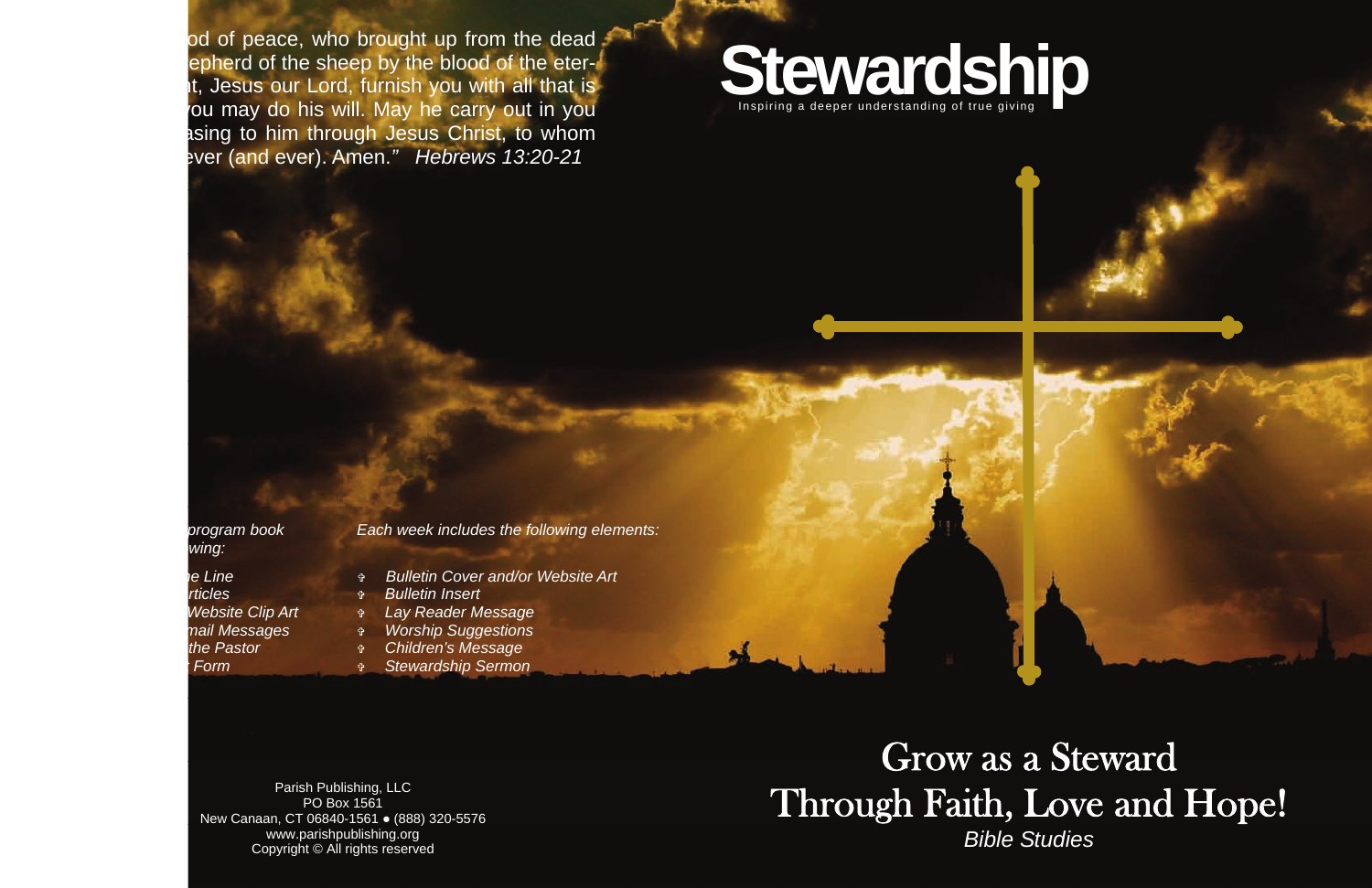

# **Grow as a Steward through Faith, Love and Hope! Bible Study**



**Prayer:** Lord, we pray, "Your will be done," but so often we ignore your will and do what pleases our sinful natures instead. Give us the desire to love others as you have loved us. Make us willing stewards who give of ourselves as you gave yourself. Let the love that you have put within us be eager to expend itself in service to you as we love others through our labor on their behalf. Through Christ we pray. **Amen. Love Prompts Action**<br>pray, "Your will be done," but so often we ignore your will and do<br>nstead. Give us the desire to love others as you have loved us. Ma<br>of ourselves as you gave yourself. Let the love that you have put

**Theme Verse:** *"We continually remember before our God and Father your work produced by faith, your labor prompted by love, and your endurance inspired by hope in our Lord Jesus Christ."*  1 Thessalonians 1:3 member before our God and Fathe<br>our endurance inspired by hope in<br>e source of love.

# **Objectives**

- To understand that God is the source of love.
- To understand that it is God who enables us to love him and others.
- To understand that our love, like God's, is to be shared without limit with everyone we meet.
- To understand that love is shown, not just in words, but especially through our actions.

#### **Introduction**

Perhaps more songs have been written about love than any other topic. Close attention to the lyrics of these songs reveals that most of them are not talking at all about the kind of love that Scripture exalts. Only a few come close at all. One that did was called "Put a Little Love in Your Heart," recorded by Jackie Deshannon in the 1960's. She sang, and that our love, like God's, is to be shared without limit with<br>and that love is shown, not just in words, but especially through our a<br>songs have been written about love than any other topic. Close att<br>ngs reveals that

*"Think of your fellow man; You see it's getting late; Lend him a helping hand. Please don't hesitate.* 

*Put a little love in your heart. Put a little love in your heart." The Setting late;*<br> **Example 2008** of the state;<br> **Please don't hesitate.**<br> **Put a little love in your heart.**<br> **Put a little love in your heart.**<br> **Put a little love in your heart.**<br> **Put a little love in your heart.**<br>

Not bad as popular songs go. Maybe it did inspire some to think about others and desire to lend a helping hand. Did the listeners ever have trouble, though, with the "put a little love in your heart" part? We all know it's gratifying to help those who are appreciative, those who notice that you're trying to help and will respond. But when that's not the case, our motivation decreases and our love grows dim. Without love, our labor is begrudging or non-existent.

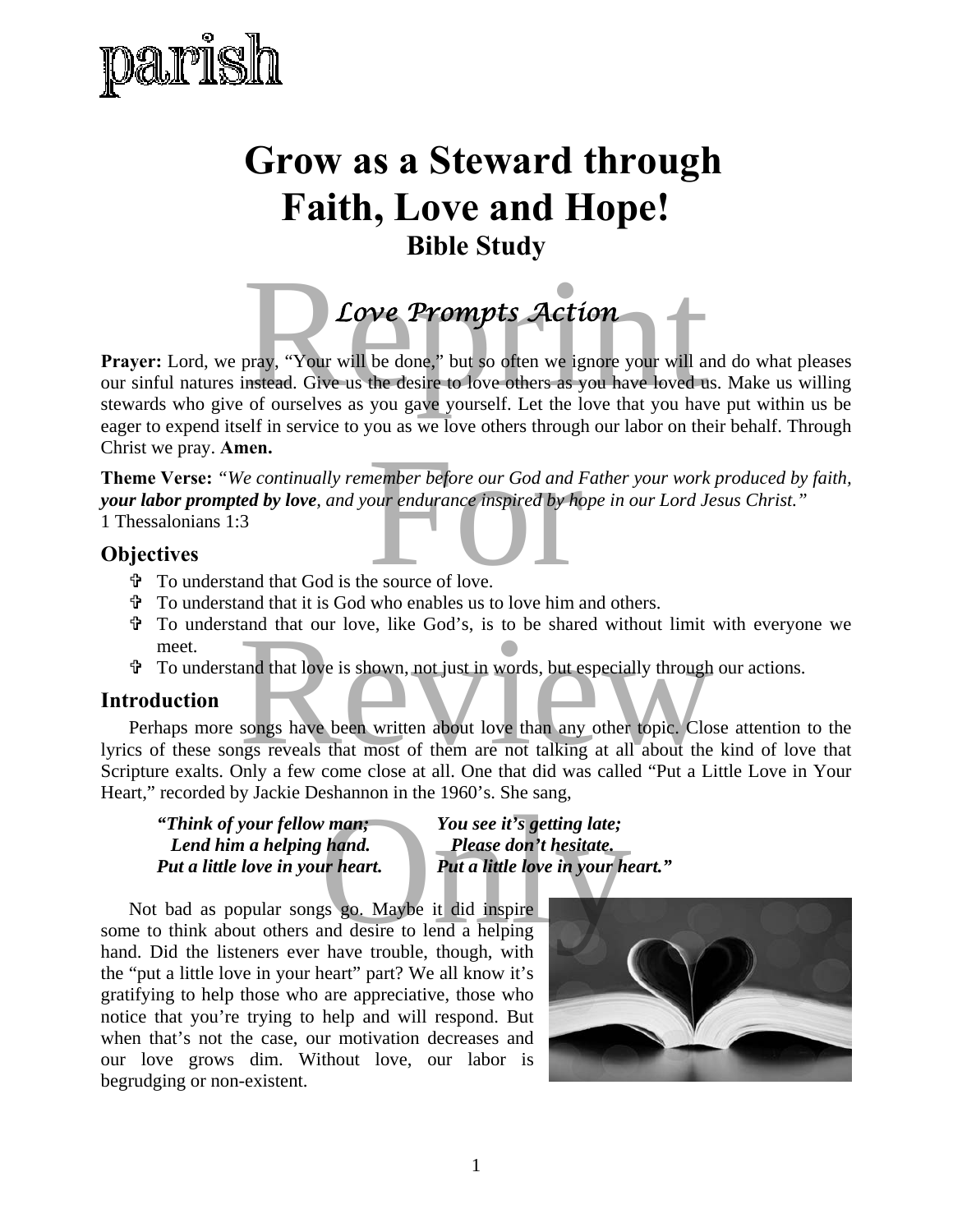#### **Love Motivates Our Gratitude**

Love came down from Heaven to us in the incarnate Christ. Because of his love for us, our Father gave his only Son, who, through his death, destroyed death. He, who became one of us so that he could atone for our sins, has suffered for us and is therefore able to help us through our earthly trials (Hebrews 2:14-18). Certainly, as we consider what his love has brought about for us, we can have no response but humble gratitude.

In Ephesians 1:11-14, Paul tells his readers that we are chosen by God to believe in him and *"be for the praise of his glory."* As believers, the Ephesians had been sealed and set apart for God.

11. According to Ephesians 1:15-16, what motivates Paul to give thanks to God? s glory." As believers, the Ephesians had been sealed and set apart f<br>phesians 1:15-16, what motivates Paul to give thanks to God?<br>ians 8:1-9. Read 2 Corinthians 8:24. "When I think of God, my

a.

b.

12. Skim 2 Corinthians 8:1-9. Read 2 Corinthians 8:24.

- a. What does Paul ask his readers to do for the ministers (Titus and the other two "brothers") who were sent to them (verse 24)?
- b. Relating this verse to verses 1-9, what kind of proof of their love did Paul want them to give?

| "When I think of God, my heart is so |  |                    |  |
|--------------------------------------|--|--------------------|--|
| full of joy that the notes leap and  |  |                    |  |
| dance as they leave my pen; and      |  |                    |  |
| since God has given me a cheerful    |  |                    |  |
| heart, I serve him with a cheerful   |  |                    |  |
| spirit."                             |  | Franz Joseph Haydn |  |

Paul, along with Silas, had been *"stripped and beaten"* by the magistrates in Philippi (Acts 16:19-24). However, the pain he endured at the hands of his enemies was overcome by the bond between himself and the Christian Philippians. He prayed for the saints there *"with joy,"* thanking God *"every time [he] remember[ed them"]* (Philippians 1:4). Their mutual love motivated Paul to gratitude. her two "brothers") dance as<br>
e 24)?<br>
s 1-9, what kind of *heart*, *I* s<br>
want them to give?<br>
en "stripped and beaten" by the<br>
ndured at the hands of his enemic<br>
Philippians. He prayed for the sail

**13.** Read Colossians 1:3-8. Compare Paul's words here to what he wrote to the Ephesians (Refer to question 11). The Steward<br>
The stream of the Steward<br>
Revised and we have:<br>
The giving of ourselves and all we<br>
Revised and the Steward<br>
The giving of ourselves and all we

*we must also give what we are."*  Desire Joseph Mercier

# **Application for the Steward** *"We must not only give what we have:*

The giving of ourselves and all we have – our time, our gifts, our money  $-$  is a meaningful way to show our love and gratitude to God for all he has done

for us through his Son, our Savior Jesus. **His love for us prompts us to acts of love in response**. show our love and gratitude to<br>with Jesus. His love for us prompts us to acts<br>how should we give?<br>de be as we give?

14. Read 2 Corinthians 9:6-9.

- a. According to verse 6, how should we give?
- b. What should our attitude be as we give?
- c. How is such an attitude possible?

15. Read 2 Corinthians 9:10-11.

- a. How can we give generously?
- b. What (2) things will happen as we give generously?
- 16. Read 2 Corinthians 9:12-15.
	- a. What can be included in *"this service that you perform"*?
	- b. For what will God be praised?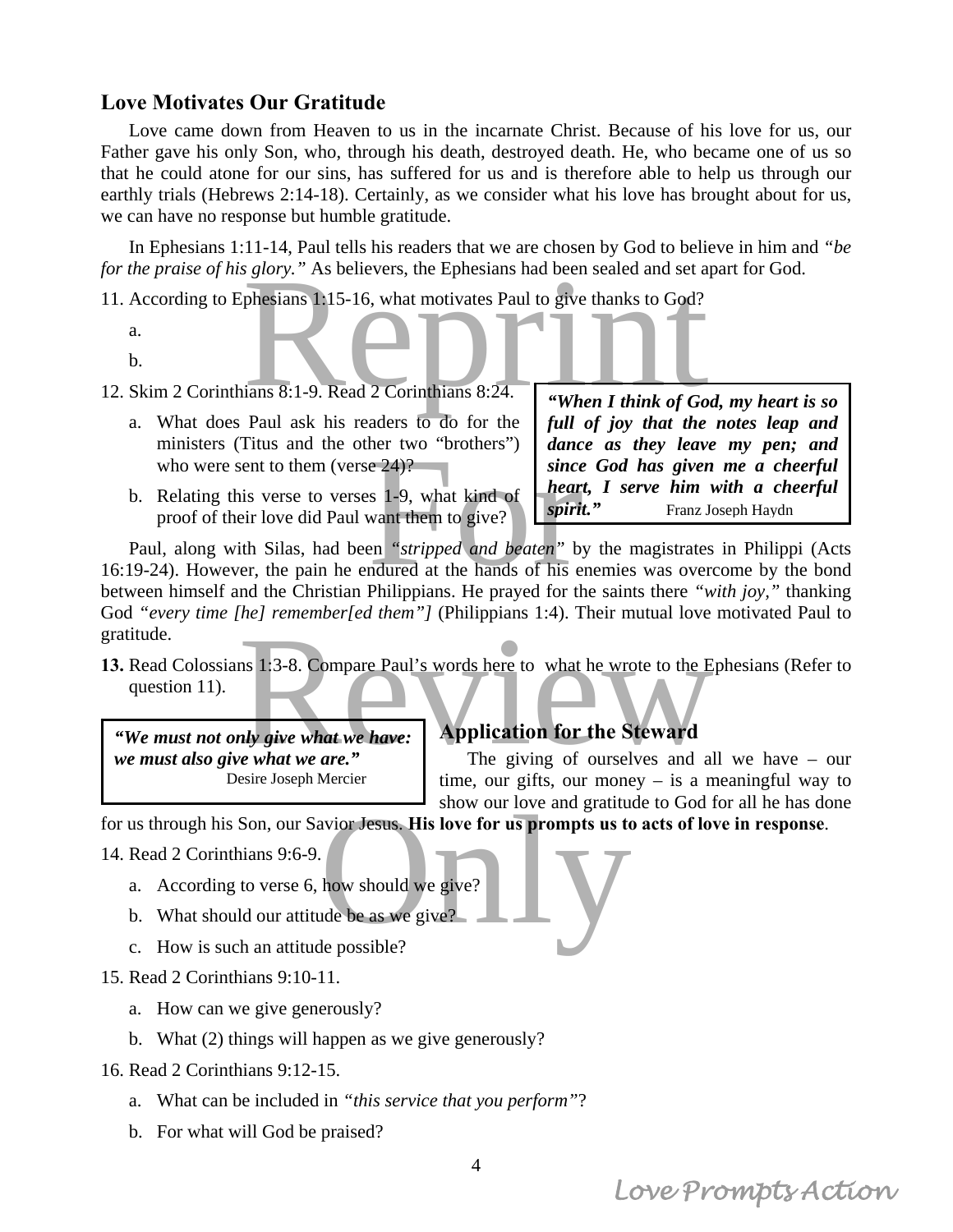

# **Grow as a Steward through Faith, Love and Hope! Bible Study**

*Hope Goes the Distance* 

Prayer: Gracious Lord, you are the same yesterday, today, and forever. You are our anchor. Our hope is built on Jesus' blood and righteousness; there is no other foundation for our faith. Keep our eyes focused on you, so that, as we **hope in you, we may be inspired to continue in faith** unto the day of Christ Jesus. In his name we pray. **Amen.** Hope Goes the Distance<br>Lord, you are the same yesterday, today, and forever. You are ou<br>sus' blood and righteousness; there is no other foundation for our factor.

**Theme Verse:** *"We continually remember before our God and Father your work produced by faith, your labor prompted by love, and your endurance inspired by hope in our Lord Jesus Christ."*  1 Thessalonians 1:3 member before our God and Fathe<br>
our endurance inspired by hope in<br>
Thrist is not wishful thinking, but a<br>
we have is not for this life alone, l

#### **Objectives**

- To understand that hope in Christ is not wishful thinking, but a sure reality.
- To understand that the hope we have is not for this life alone, but for eternity.
- To understand that our hope rests not on ourselves or our circumstances but on Christ alone.
- To understand that we are stewards of this hope and have been gifted to share it with others.

### **Introduction**

The Apostle Peter writes, *"But in your hearts set apart Christ as Lord. Always be prepared to give an answer to everyone who asks you to give the reason for the hope that you have"* (1 Peter and that we are stewards of this hope and have been gifted to share it<br>eter writes, "But in your hearts set apart Christ as Lord. Always be<br>everyone who asks you to give the reason for the **hope** that you ho<br>of us have not

3:15). Too many of us have not given enough thought to Peter's admonition here. Often, when people are asked about Heaven, they remark with a nervous chuckle, "Well, I **hope** I'm going there!" For many, thoughts of life after death are quickly dismissed from the mind because they bring anxiety and fearfulness.

This is not the case for the believer, as Scripture tells us plainly that, because of what Christ has done for us, we **know** we'll spend eternity with him. What a wonderful opportunity we have, then, to share *"the reason for the hope that [we] have"*! What an obligation we have to *"be prepared to give an answer"*! And what a challenge lies before us as we live out our faith with the **endurance inspired by hope in our Lord Jesus Christ.**